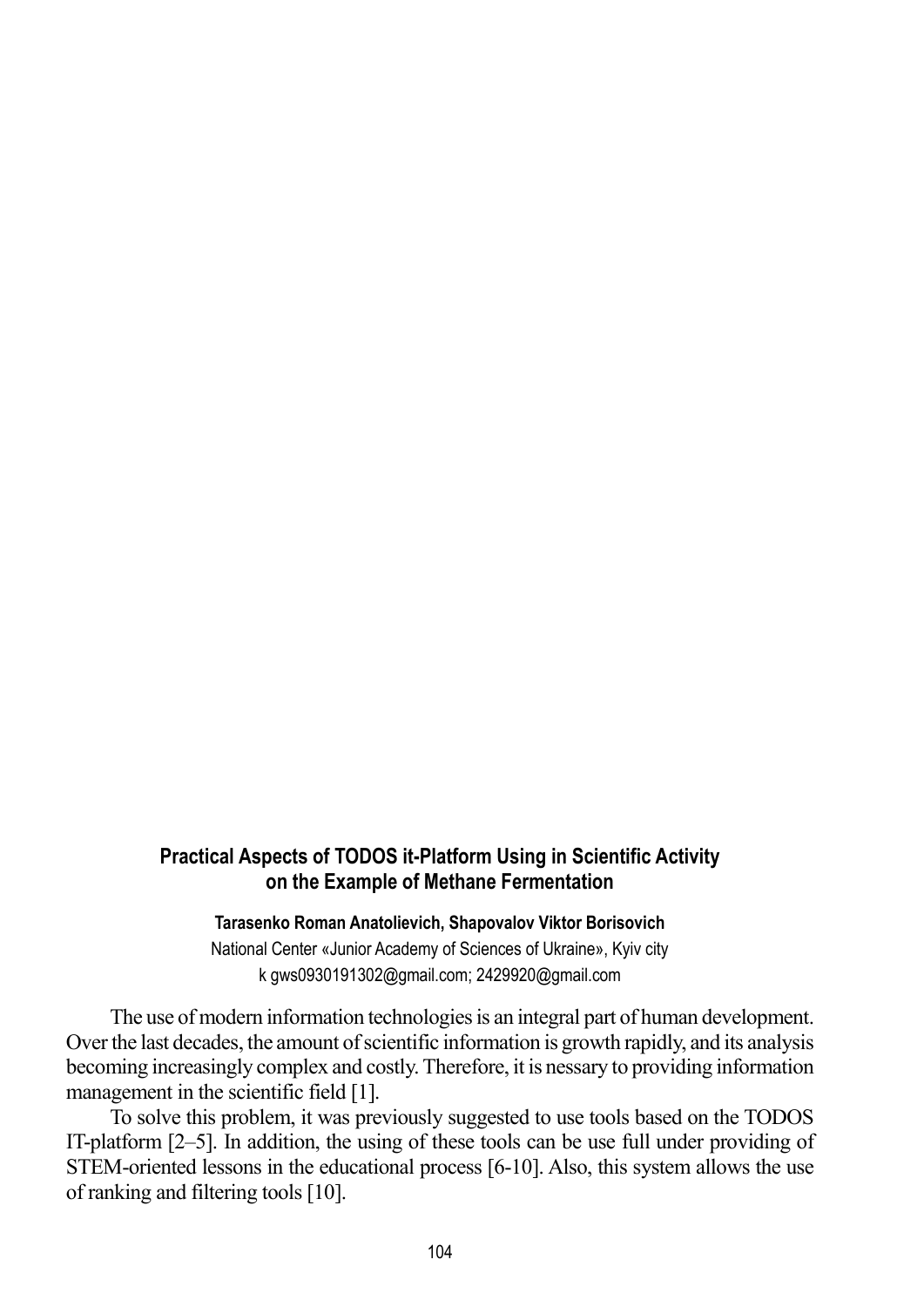However, there was no described detailly mechanism of its usage. In addition, nowadays, it is possible to modernize and optimize user experience of TODOS IT-platform instruments usage.

This work aims provide algorithmically instructions of TODOS IT platform usage on the example of real-life scientific task. [10, 11].

Those instruments were used to provide anaerobic digestion research. Therefore, it is relatively to describe usage process in this field [12, 13].

The general view of the list form is presented in figure  $-1$ , and its view in the form of an ontological graph is presented in figure  $-2$ .







**Fig. 2.** General view of the obtained ontological graph

This graph is based on the filtering mechanism. The user can use the filter tool in the ontological graph. To do this, it has a filter panel that allows you to select the parameter that he needs. The results of such filtering are shown in Figure 3.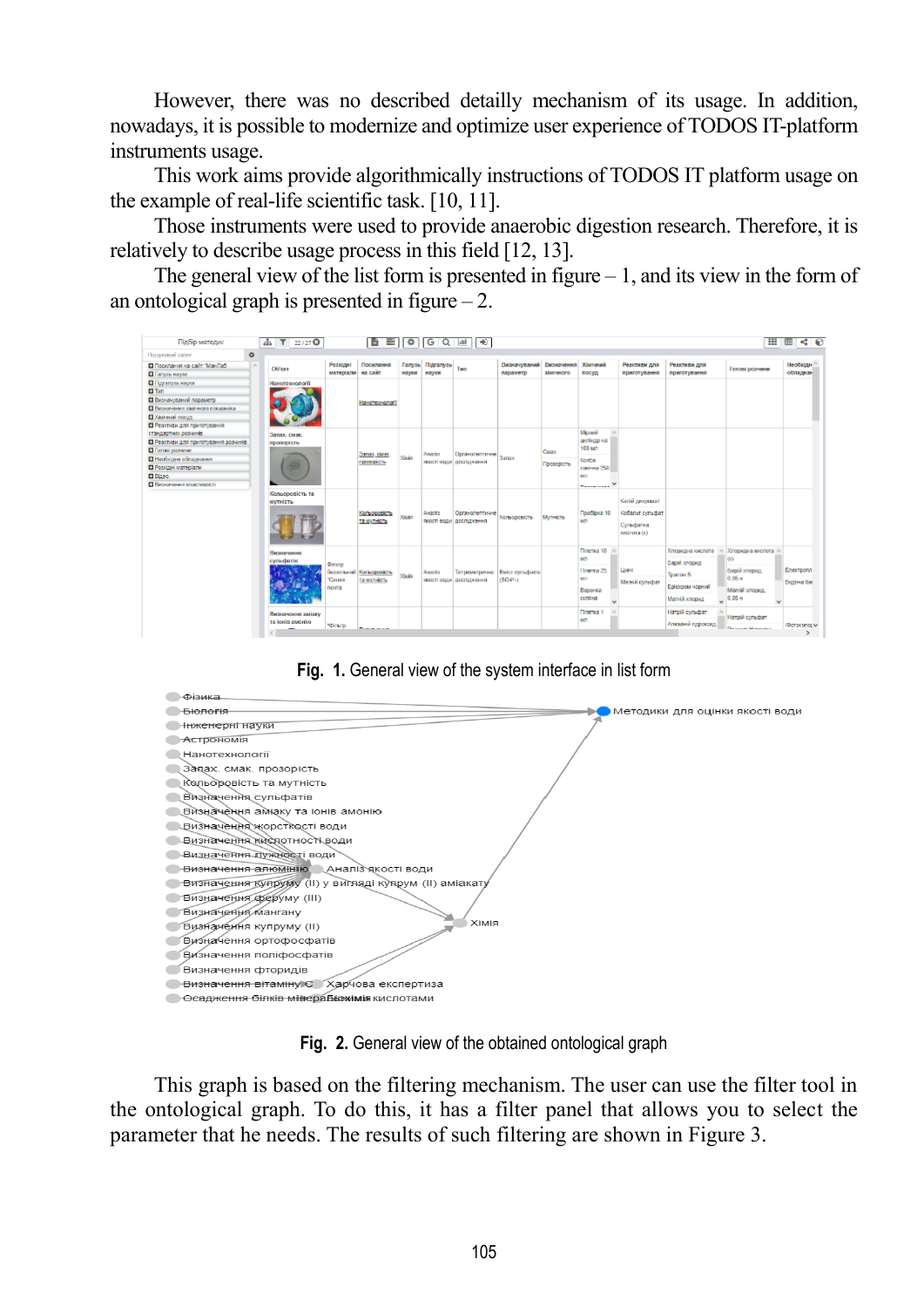| Підбір методик                                                                                                                                                                                                                                                                 |           | $\frac{1}{2}$ $\frac{1}{27}$ $\frac{1}{27}$ $\frac{1}{27}$ |       |                           | 背景<br>$\bullet$                                       | $GQ _{m}$                           | $\rightarrow$ |                              |              |                                                 |                                               |                               |                                                 |                            | H<br>国内的                  |          |
|--------------------------------------------------------------------------------------------------------------------------------------------------------------------------------------------------------------------------------------------------------------------------------|-----------|------------------------------------------------------------|-------|---------------------------|-------------------------------------------------------|-------------------------------------|---------------|------------------------------|--------------|-------------------------------------------------|-----------------------------------------------|-------------------------------|-------------------------------------------------|----------------------------|---------------------------|----------|
| Пошуковий запит                                                                                                                                                                                                                                                                | $\bullet$ |                                                            |       |                           |                                                       |                                     |               |                              |              |                                                 |                                               |                               |                                                 |                            |                           |          |
| <b>• Посилання на сайт "МанЛаб</b><br>Палузь науки                                                                                                                                                                                                                             | $\wedge$  | Об'єкт                                                     | науки | Галузь Підгалузь<br>науки | Тип                                                   | Визначуваний Визначення<br>параметр | хімічного     | Хімічний<br>посуд            |              | Реактиви для<br>приготування                    | Готові<br>розчини                             | Необхідне<br>обладнання       | Реактиви для Розхідні<br>приготування матеріали |                            | Посилання<br>на сайт      | $\wedge$ |
| Підгалузь науки<br><b>C3 Twn</b><br>Визначуваний параметр                                                                                                                                                                                                                      |           | Визначення аміаку<br>та іонів амонію                       |       |                           |                                                       |                                     |               | Піпетка 1<br>MЛ<br>Піпетка 2 |              | Натрій<br>сульфат<br>Алюміній                   | Натрій<br>сульфат<br>Реактив                  | /Фотоколориметр               |                                                 | *Фільтр                    | Визначення                |          |
| $\Box$ Вміст алюмінію (АІ^3+)<br><b>BMICT BITAMINY C</b><br>□ Вміст заліза (III) (Fe^3+)<br>⊡ Вміст іонів амонію (NH4^-)                                                                                                                                                       |           |                                                            | Хімія | Аналіз                    | Фотометричне Вміст іонів<br>якості води   дослідження | амонію (NH4^-) аміаку (NH3)         | Вміст йонів   | MЛ<br>Піпетка 5<br>MЛ        | $\checkmark$ | гідроксид<br>Калій-натрій<br><b>ВИННОКИСЛИЙ</b> | Неслера<br>Калій-натрій<br><b>ВИННОКИСЛИЙ</b> | Спектрофотометр<br>Колориметр | Амоній хлорид                                   | беззольний<br>"Синяя лента | аміаку та іонів<br>амонію |          |
| □ Вміст купрум (II) (Cu^2+)<br>□ Вміст марганцю (Mn^+n)<br>$\Box$ Вміст ортофосфатів (РО4^-3)<br>□ Вміст поліфосфатів ((PO4^-3)n)<br>□ Вміст сульфатів (SO4^-)<br>□ Вміст фторидів (F^-)<br>□ Жорскість<br>$\Box$ 3anax<br>□ Кислотність<br>□ Кольоровість<br><b>ПЛужність</b> |           |                                                            |       |                           |                                                       |                                     |               |                              |              |                                                 |                                               |                               |                                                 |                            |                           |          |
| • Визначення хімічного показника<br><b>В Хімічний посуд</b><br>• Реактиви для приготування<br>стандартних розчинів<br>• Реактиви для приготування розчинів<br>П Готові розчини<br>• Необхідне обладнання<br>• Розхідні матеріали<br><b>C</b> Bineo<br>Визначення властивості   |           |                                                            |       |                           |                                                       |                                     |               |                              |              |                                                 |                                               |                               |                                                 |                            |                           |          |

**Fig. 3.** Filtering results

Consider the possibilities of the ontological IT-platform TODOS as an example of its application in methane fermentation studies. Methane fermentation, as a complex biotechnological process, depends on a number of indicators. These include pH, electrical conductivity, content of volatile fatty acid (VFA), sulfide of total nitrogen and ammonium nitrogen, and others [14–16]. The top of the ontological graph called «Determination of ammonia and ammonium ions» (in Ukrainian «Визначення аміаку та іонів амонію») like every vertex of each ontological graph, contains semantic data. The user of the ontological graph called «Methods finding» (in Ukrainian «Підбір методик») has the opportunity to get acquainted with the necessary reagents, equipment, and methods of determination. For example, researcher have the task to determine the content of ammonium in the bioreactor's substrate. To do this, it is necessary perform a sequence of algorithmic actions:

1. Follow the link [ontology4.inhost.com.ua.](http://ontology4.inhost.com.ua/)

2. Find a graph called «Methods finding» (in Ukrainian «Підбір методик») using the search tools and open it.

3. In the filter field called «Parameter» (in Ukrainian «Визначуваний параметр») select filter «Ammonium» (in Ukrainian «Вміст іонів амонію»).

## **References:**

- 1. Shapovalov E.B., Shapovalov V.B., Strizhak O.E., and others. Using ontological tools to systematize and analyze information on waste disposal through methanogenesis. *Environmental safety and environmental management.*  2018. Vol. 27. No. 3. C. 68–79.
- 2. Chernetsky I.S., Atamas A.I., Shapovalov E.B., et al. Use of selection ontologies in scientific works. *Scientific notes of the Junior Academy of Sciences of Ukraine.* 2015. No 7. C. 28–36.
- 3. Strizhak O.E., Chernetsky I.S., Shapovalov E.B., et al. Potential of using ontological-analytical graphs. *Scientific notes of the Junior Academy of Sciences of Ukraine*. 2015. No 7. C. 13–20.
- 4. Shapovalov E.B., Shapovalov V.B. Integration of scientific resources into a single ontology-driven system. 82 International Scientific Conference of Young Scientists, *Graduate Students and Students «Scientific achievements of young people - solving the problems of human nutrition in the 21st century».* Kiev, 16. C. 303.
- 5. Demyanenko V.B., Kalnoy S.P., Strizhak O.E. Ontological aspects of construction of E-scenario of support of process of scientific researches of students of small academy of sciences of Ukraine. *Information technology in*